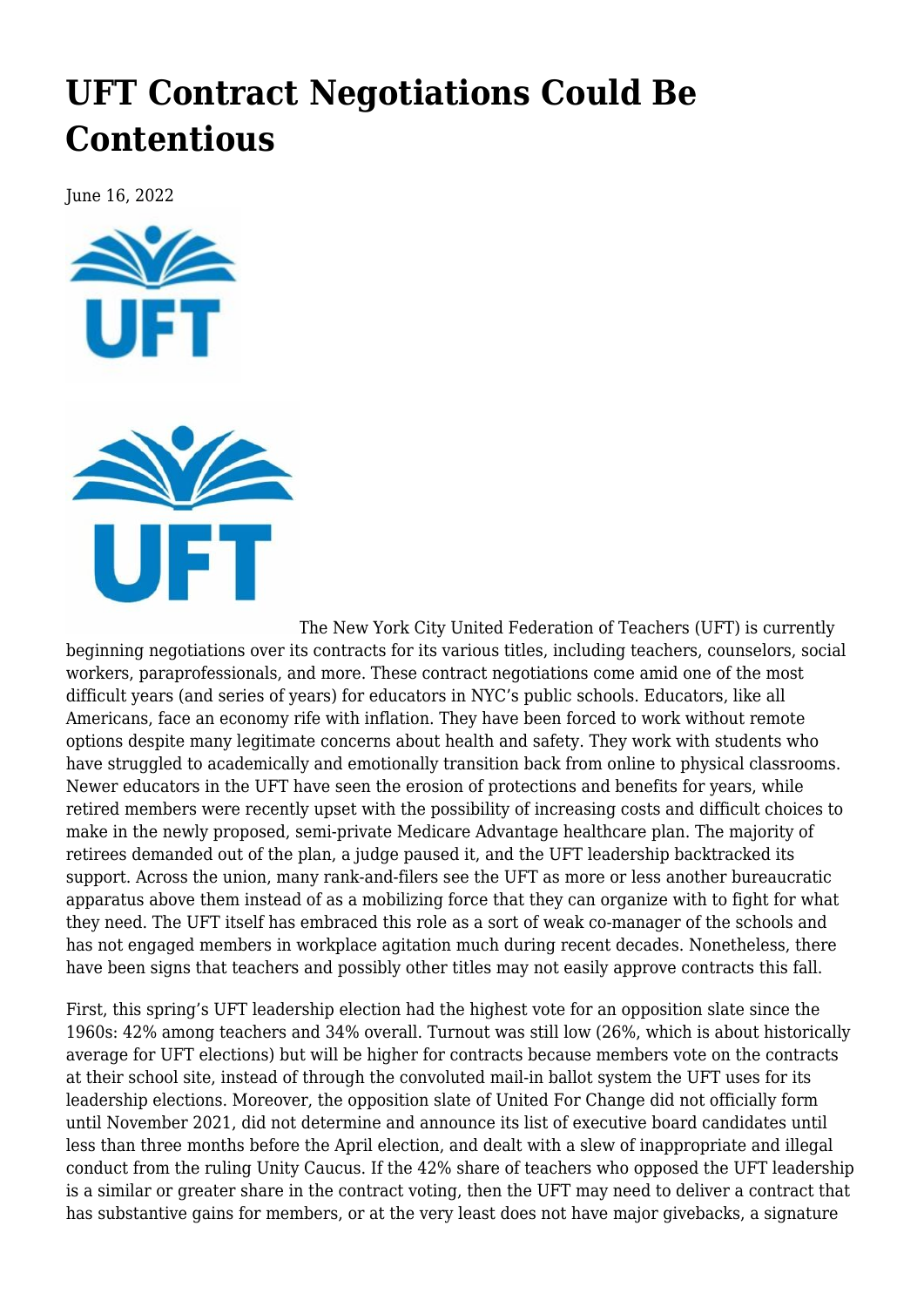of UFT contracts and bargaining for the past quarter century.

Further, starting with sick outs during March 2020 to close schools, UFT rank-and-file organizing saw a surge of activity during the pandemic that forced the UFT to show a stronger position against the city. This could manifest against Mayor Adams' austerity policies as well.

The most recent UFT contract negotiations with the city were for temporary memorandum of agreements during COVID in 2020. The UFT approached the school reopening negotiations with its characteristic backroom bargaining, without mobilizing or informing members for months about any progress, or lack thereof, being made. But as the summer wore on, the UFT saw grassroots organizing and demands around school health and safety, and other unions in the city and the state also spoke out against school reopening, including [the bosses' union](https://www.politico.com/states/f/?id=00000173-e440-dd55-abfb-eed971d10000), The Council of School Administrators, which often was more outspoken on health and safety during the pandemic than the UFT.

Mayor de Blasio threatened layoffs in the spring of 2020 until the UFT agreed to delaying recovery of retro pay that members were owed from almost a decade before and vacation days that were taken away during April 2020. But by the end of the summer, de Blasio was in last minute negotiations to allow schools to reopen with union approval and it was clear he would need every educator he could get. The UFT agreed to memoranda with the city that modified class sizes and teaching formats, created new bureaucracies, and didn't guarantee universal COVID testing. These agreements were also made without member review or approval.

In recent months, Mayor Adams has implied there may be staff shifts – known as excessing – based on the enrollment different schools have. In such cases, staff may not be fired from the Department of Education but they may have to find a new school site, very possibly one that is an inconvenient match or location for the educator, based on their respective skills or commute.

The new mayor's position on school staffing was further complicated this month when [a class size](https://www.nbcnewyork.com/news/local/state-lawmakers-pass-bill-to-cap-class-size-at-nyc-public-schools-what-to-know/3719389/) [bill overwhelmingly passed in the state legislature](https://www.nbcnewyork.com/news/local/state-lawmakers-pass-bill-to-cap-class-size-at-nyc-public-schools-what-to-know/3719389/) that would lower class sizes from 32 to 20 for elementary school, 33 to 23 for middle schools, and 34 to 25 for high schools. The union President Michael Mulgrew immediately applauded this as a win and began a victory lap proclaiming the success of his strategy of backroom negotiating and lobbying. Queens state senator John Liu, who wrote the bill, said funding would be attached and appropriated in the budget to meet new class size mandates. There were, however, mentions of possible exemptions from the class size mandates, such as for economic hardship in a particular district, which immediately brings to mind New York City.

The school chancellor, David Banks, criticized the bill as an "unfunded mandate." He and Adams spoke about how the bill could have adverse effects on Black and Brown students and shift money away from high-needs areas like social work and special education. Banks said school nurses would possibly have to be laid off in order for the city to hire more teachers. It is unclear how he can predict this when his own budget projections do not match state projections, but it marks the first reappearance of lay off threats.

Mulgrew's response was as follows: "Roughly 5,000 instructors resign or retire every year, fed up with city teaching conditions — including oversized classes. The possibility of dramatically lowering class sizes could help retain many of these veterans."

With proper implementation, the class size bill, which passed both chambers of the state legislature with veto-proof majorities and awaits the governor's approval, could lessen the UFT leadership's need for expansive, or possibly any, gains in the teacher contract this fall. But class size reductions, if the bill passes, are far from guaranteed. In 2007, the State Supreme Court ruled that students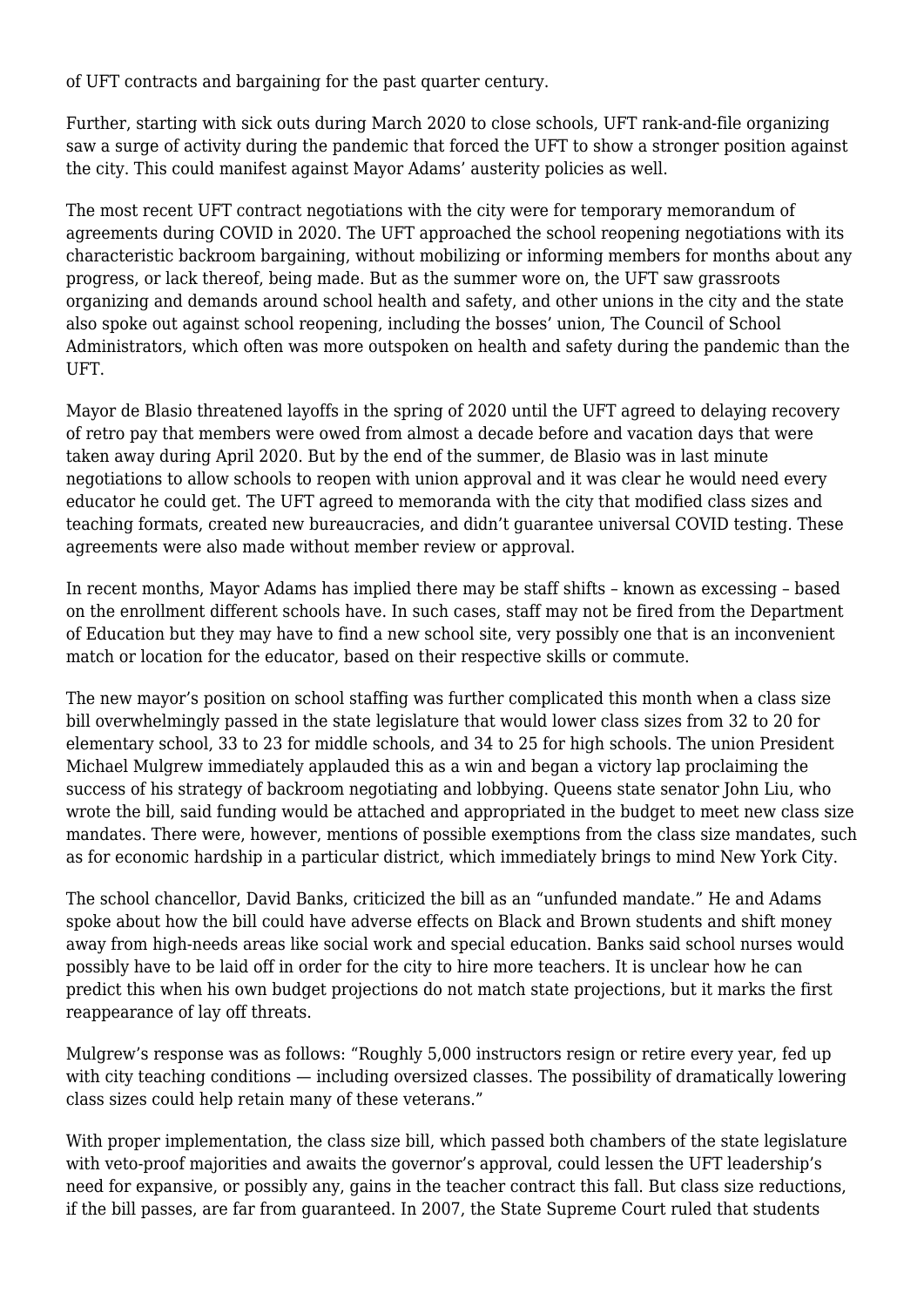were having their right to an appropriate education violated by excessively large classes and ordered class size caps that are the same as the ones proposed in Senator Liu's class size bill. The city and state governments both ignored this order for 15 years, claiming funding was not available. The same goes for a state law that mandates that schools have libraries and librarians. Over 700 of the almost 1600 NYC schools still do have functioning libraries or librarians. Lead is found in the pipes of many NYC school buildings, also violating state and federal law, but the funding for water filters and upgraded construction isn't always available either. Hopefully this current class size bill won't face the same disregard if it becomes law, but there are no guarantees, and the city and mayor are obviously already on the offensive against it. Like much else in the UFT's closed-door negotiations, rank-and-file members will just have to wait and see. The UFT leadership opposed including class size demands in contract negotiations, but in November 2021 opposition members in the UFT were able to get a UFT Delegate Assembly resolution passed that established it as a contract priority for 2022 bargaining. This would force the city to comply with class size caps and was long opposed by both the UFT leadership and city. It is unclear how the UFT will follow through on this now that the class size bill seems close to becoming law.

Based on questions asked in the UFT's member survey on contract priorities, the union anticipates the mayor requesting a longer work day during negotiations. This may come true, but it also could very well be a tactic by the UFT leadership to claim it avoided the longer work day but had to compromise on some of its own goals during negotiations.

Along with class size and staff-student ratios, UFT members care most about wages and benefits and the UFT leadership must at least hold the line in those areas. Retirement benefits are negotiated at the state level, but the UFT leadership has been advocating a reform to the tier system, with a preliminary budget proposal reducing employee vesting requirements from 10 years of service to five years of service for Tiers 5 and 6; and excluding overtime from the calculation when determining the employee contribution payment for Tier 6 members during COVID. This may be something the UFT leadership can tout as a victory to lessen the blow of a weak contract.

In 2018, the UFT passed a contract before most members had read it and before even the union delegates had a chance to read. It ended up including an appendix that gave the UFT the ability to re-negotiate health benefits to create savings for the government. That contract passed with around 85% support in the fall 2018 and then in the spring 2019 there was a leadership election and UFT President Mulgrew and his caucus won about 85% support. Obviously the support for the leadership is lower in 2022, so it is possible that a contract will also find less support. In 2018, Occupational Therapists and Physical Therapists voted down their contract that the UFT leadership negotiated and have since won their chapter leadership elections. It is unclear how other non-teacher titles will react with their upcoming contracts.

In 2019 the wage increase in the contract was about 2% but inflation was also just above 2%. If there is a similar increase in the new contract, it would be nowhere near inflation. This could activate members to vote against such a contract, but it's equally possible too many members are numb from years of givebacks, broken promises, and declining protections, benefits, and conditions.

In 2019, the UFT Executive Board was fully controlled by the Unity Caucus of UFT President Mulgrew. This body rubber stamped the contract. While the Executive Board will probably do the same this time, there are at least 7 (out of 102) opposition activists on the Executive Board now, following the 56-44% election victory of the big tent opposition coalition United For Change in the high school division, and it is likely these new high school teacher representatives will at least try to have questions asked and provisions clarified before any potential deal goes to the Delegate Assembly and then the wider membership.